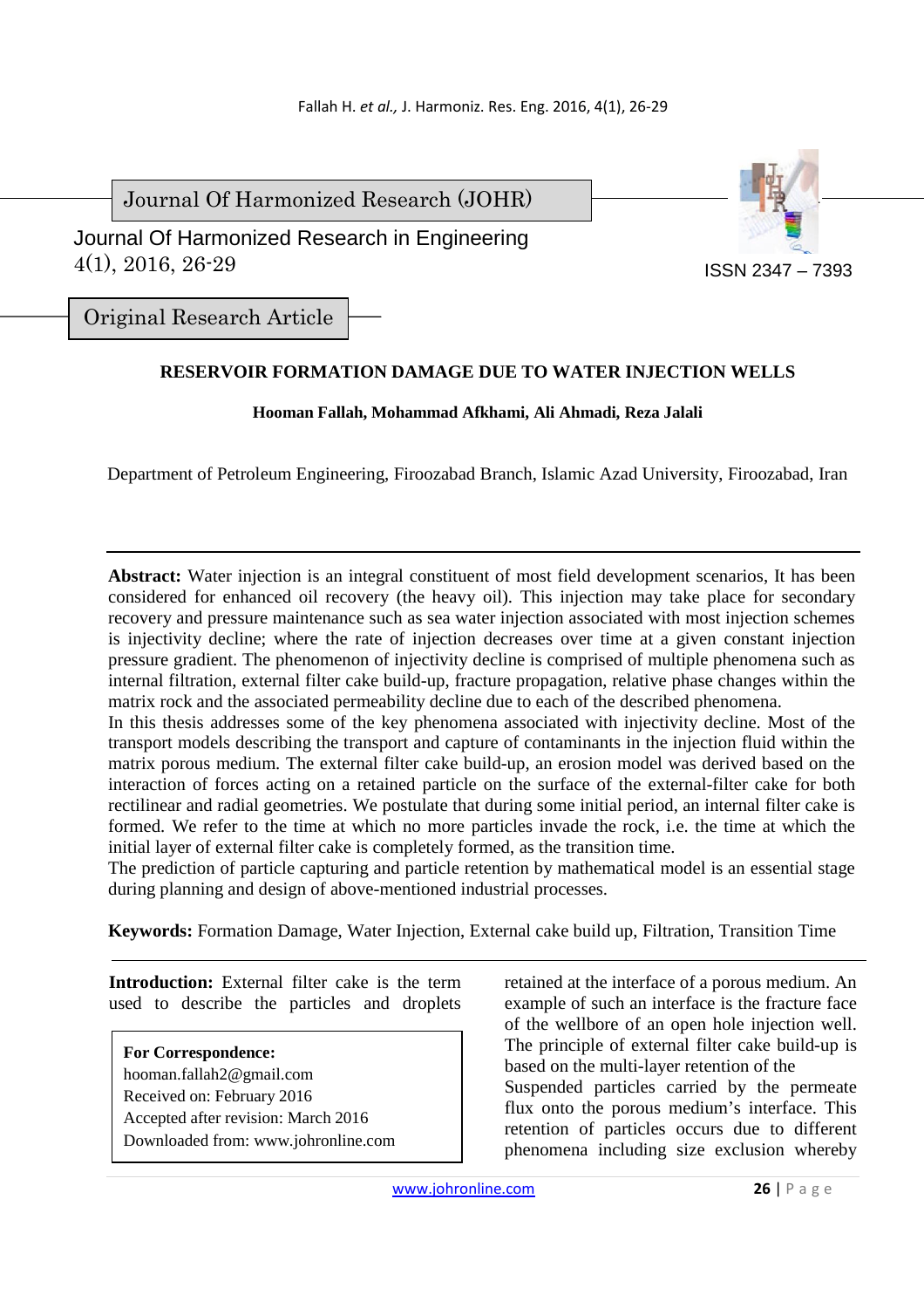the suspended particles are too large to enter into the porous medium; i.e. at the wellbore or fracture face (Barkman and Davidson) **[1].**

An alternative mechanism for the development of an external filter cake is that of transitioning from internal filtration to external filter cake build-up. In this scenario, the small suspended particles exhaust the porous medium's ability to retain particles and pore throats at some penetration depth are plugged corresponding to a non-percolation threshold.

Consequently, the suspended particles are retained by sieving between the porous medium's face and the critical penetration depth until all retention sites are exhausted. Subsequently, the suspended particles are retained at the surface of the porous medium and an external filter cake is built up.

The time at which the non-percolation threshold is reached and external filter cake starts building up is referred to as the transition time.

Multiple phenomena associated with external filtration remain unresolved. These include the concept of transition time, the varying constituency of the cake, the consequent variance in cake properties, and the

phenomena responsible for limiting the cake thickness. For example, consider the concept of transition time: Wennberg and Sharma **[2]** had postulated that the transition time coincides with the filling up of a critical fraction of the porosity, arbitrarily set at 50%. Da Silva et al. **[3]** adopted this critical porosity hypothesis in their impedance based formation damage model.

Similarly, the constituency and consequent properties of the external filter cake continue to be studied by different researchers (Tien et al.) **[4]** as a comprehensive model has not been established. Another

Important aspect of external filter cake build-up that remains unresolved is the understanding and modeling of the phenomena limiting its growth in cross flow scenarios. It is experimentally evident that not all of the particles transported by the permeate flux to the porous medium's or membrane's interface are deposited (Altmann and Ripperger) **[5]**.

Song and Elimelech**[6]** introduced a general model that can account for both the concentration polarisation layer and external cake formation by considering both the hydrodynamic and thermal energies of the system and identifying an appropriate critical filtration number. An alternative approach is that of conducting force analyses on the particles constituting the cake in the wellbore, in the fractures, or simplified laboratory geometries. Such analyses indicate that the cross-flow drag force is the most likely candidate for the back-transport of particles in typical injection schemes deployed in the petroleum industry.

**Mass Conservation:** The volumetric balance conducted on either the liquid phase or the solid particles yields the following one di- mensional convection-dispersion reaction equation **[7]**.

$$
\frac{\partial}{\partial t}(\phi c + \sigma) + \frac{\partial Q}{\partial x} = 0 \tag{1}
$$
\n
$$
\phi \frac{\partial c}{\partial t} + u(x) \frac{\partial c}{\partial x} + \frac{\partial \sigma}{\partial t} = 0 \tag{2}
$$

**Kinetic Equation:** The kinetic equation describes the dynamic interaction between the suspended particles, the deposited particles and the porous medium. Iwasaki **[8]** introduced the filtration coefficient,  $\lambda$ , in his formulation of the kinetic equation:

$$
\frac{\partial \sigma}{\partial t} = \lambda u(x)c \qquad (3)
$$

It is generally accepted het for deep bed filtration phe-nomena covering the water injection field the filtration function is dependent on previous retention  $\sigma$  only. Thus:  $\lambda = \lambda (\sigma)$  (4)

So, the filtration theory in the field of petroleum engineering is defined as following equations:

$$
\frac{\partial}{\partial t}(\phi c + \sigma) + \frac{\partial Q}{\partial x} = 0 \tag{1}
$$
\n
$$
\phi \frac{\partial c}{\partial t} + u_p \frac{\partial c}{\partial x} + \frac{\partial \sigma}{\partial t} = 0 \tag{2}
$$
\n
$$
\lambda = \lambda (\sigma) \tag{4}
$$

The net increase of particles within an infinitesimal filter volume equals the particles entering the volume on the upstream side minus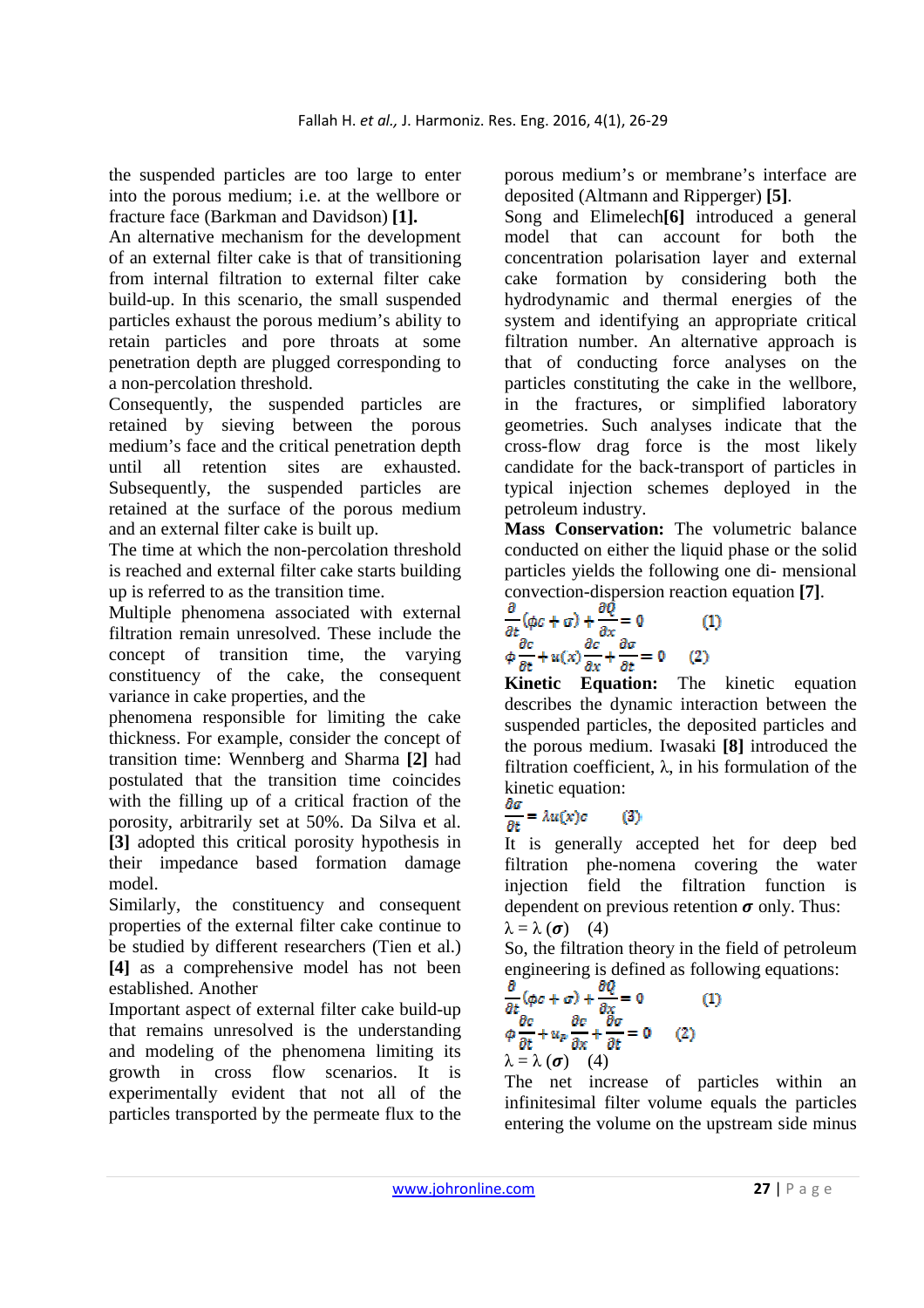the particles leaving the volume on the downstream side minus the particles leaving the volume on the downstream side minus the loss of particles to the formation through deposition. **Filtration Coefficiant:** The filtration coefficient changes as particle deposition proceeds. This can be written in as:

$$
\lambda = \lambda_0 F(a) \qquad (5)
$$

The filtration coefficient is a dynamic property that changes with the specific deposit. The value of  $\lambda$  increases during the initial stages of filtration, this process called filter ripening. Iwasaki described the ripening period with an equation

$$
\frac{\lambda}{\lambda_0} = 1 + b\sigma \qquad (6)
$$

The deposited particles can themselves act as collectors for subsequent retention of flowing particles. If, however, the surface forces between the deposited and suspended particles are strongly repulsive,  $\lambda$  is likely to decrease with time as the collectors are progressively coated with deposited particles. If particles continue to deposit, they will finally begin bridging the pore throats and if the conditions allow a majority of the pore throats to be bridged, the external filter cakes starts forming.

**The Transition Time concept:** In developing filtration models, both internal and external filter cakes need to be accounted for because both are generally present in the filtration process. We postulate that during some initial period, an internal filter cake is formed. As more particles are trapped on the surface of the rock, a point is reached where very few particles can invade the rock and an external filter cake begins to build.

We refer to the time at which no more particles invade the rock, i.e. the time at which the initial layer of external filter cake is completely formed, as the transition time. The transition time can be obtained by calculating the trapping efficiency as a function of the number of previously deposited particles. The trapping efficiency is defined as the fraction of suspended particles trapped in the porous media.

If we can determine the conditions under which particles will form the internal and external filter cakes and the time required to form the initial layer of external filter cake, then the entire filtration process can be approximated by applying an internal cake-filtration model before the transition time and an external cakefiltration model after the transition time. Pure external filtration can be obtained in the limit  $t^* \rightarrow 0$  and pure internal filtration can be obtained in the limit  $t^* \rightarrow \infty$ .

Some authors declared that the effect of penetrated particles on formation permeability may be dominant only at the early stages of injection (Khatib**[9]**). Once the cake is established and reaches a characteristic thickness, these effects are generally negligible compared to those of filter cake properties.

Here, we operate in terms of the filtration coefficient, rather than the collection efficiency and postulate that the time development of any filtration theory can be approximately described by the simplest stated equation:

$$
\frac{\lambda}{\lambda_0} = 1 + b\sigma \tag{6}
$$

To derive the transition time, from equation (6) we solve the differential equation:

$$
\frac{\partial \sigma}{\partial t} = \lambda_0 (1 + b\sigma)uc \tag{7}
$$

And find the solution for constant flow rate is:<br>  $\sigma = \frac{1}{b} (e^{\lambda_0 b u c t} - 1), \qquad b \neq 0$ <br>  $\sigma = \lambda_0 b u c t \qquad b = 0$  (8)  $\sigma = \lambda_0 buct$  $\omega$ 

Little experimental data are available on the transition time and the corresponding specific deposit just below the surface. The critical porosity therefore needs to be estimated from theoretical arguments.

If the initial pore space of a formation is completely filled with particles, the remaining porosity will be the product of formation porosity and the filter cake porosity. A reasonable guess could be that about 50% of the pore space is being filled before the cake starts forming.

**Conclusion:** Both internal and external filter cakes are considered in the new model by